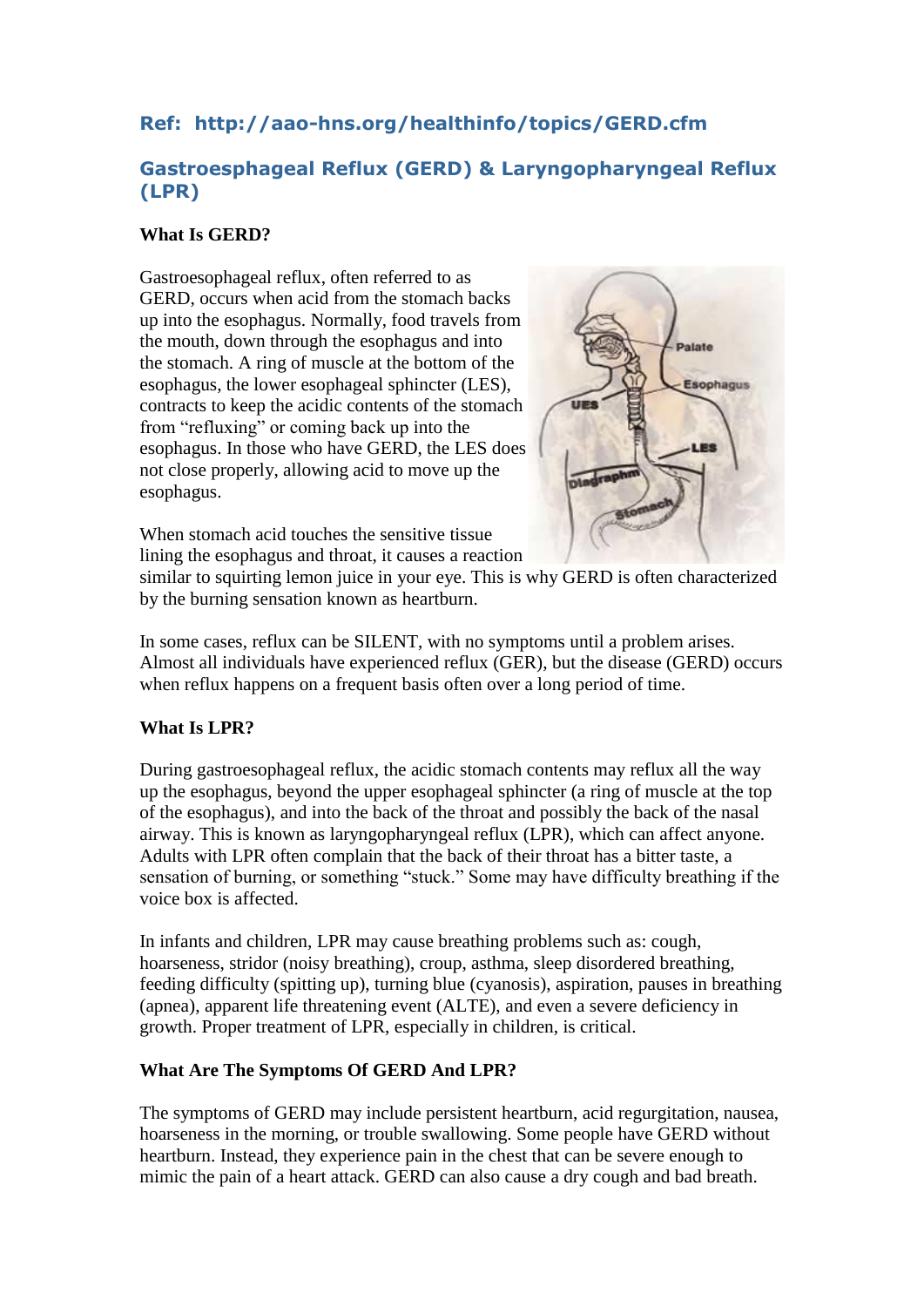Some people with LPR may feel as if they have food stuck in their throat, a bitter taste in the mouth on waking, or difficulty breathing although uncommon.

If you experience any symptoms on a regular basis (twice a week or more) then you may have GERD or LPR. For proper diagnosis and treatment, you should be evaluated by your primary care doctor for GERD or an otolaryngologist—head and neck surgeon (ENT doctor).

#### **Who Gets GERD Or LPR?**

Women, men, infants, and children can all have GERD. This disorder may result from physical causes or lifestyle factors. Physical causes can include a malfunctioning or abnormal lower esophageal sphincter muscle (LES), hiatal hernia, abnormal esophageal contractions, and slow emptying of the stomach. Lifestyle factors include diet (chocolate, citrus, fatty foods, spices), destructive habits (overeating, alcohol and tobacco abuse) and even pregnancy. Young children experience GERD and LPR due to the developmental immaturity of both the upper and lower esophageal sphincters.

Unfortunately, GERD and LPR are often overlooked in infants and children leading to repeated vomiting, coughing in GER and airway and respiratory problems in LPR such as sore throat and ear infections. Most infants grow out of GERD or LPR by the end of their first year; however, the problems that resulted from the GERD or LPR may persist.

#### **What Role Does An Ear, Nose, And Throat Specialist Have In Treating GERD And LPR?**

A gastroenterologist, a specialist in treating gastrointestinal orders, will often provide initial treatment for GERD. But there are ear, nose, and throat problems that are either caused by or associated with GERD, such as hoarseness, laryngeal (singers) nodules, croup, airway stenosis (narrowing), swallowing difficulties, throat pain, and sinus infections. These problems require an otolaryngologist—head and neck surgeon, or a specialist who has extensive experience with the tools that diagnose GERD and LPR. They treat many of the complications of GERD, including: sinus and ear infections, throat and laryngeal inflammation and lesions, as well as a change in the esophageal lining called Barrett's esophagus, which is a serious complication that can lead to cancer.

Your primary care physician or pediatrician will often refer a case of LPR to an otolaryngologist—head and neck surgeon for evaluation, diagnosis, and treatment.

#### **Diagnosing And Treating GERD And LPR**

In adults, GERD can be diagnosed or evaluated by a physical examination and the patient's response to a trial of treatment with medication. Other tests that may be needed include an endoscopic examination (a long tube with a camera inserted into the nose, throat, windpipe, or esophagus), biopsy, x-ray, examination of the throat and larynx, 24 hour pH probe, acid reflux testing, esophageal motility testing (manometry), emptying studies of the stomach, and esophageal acid perfusion (Bernstein test). Endoscopic examination, biopsy, and x-ray may be performed as an